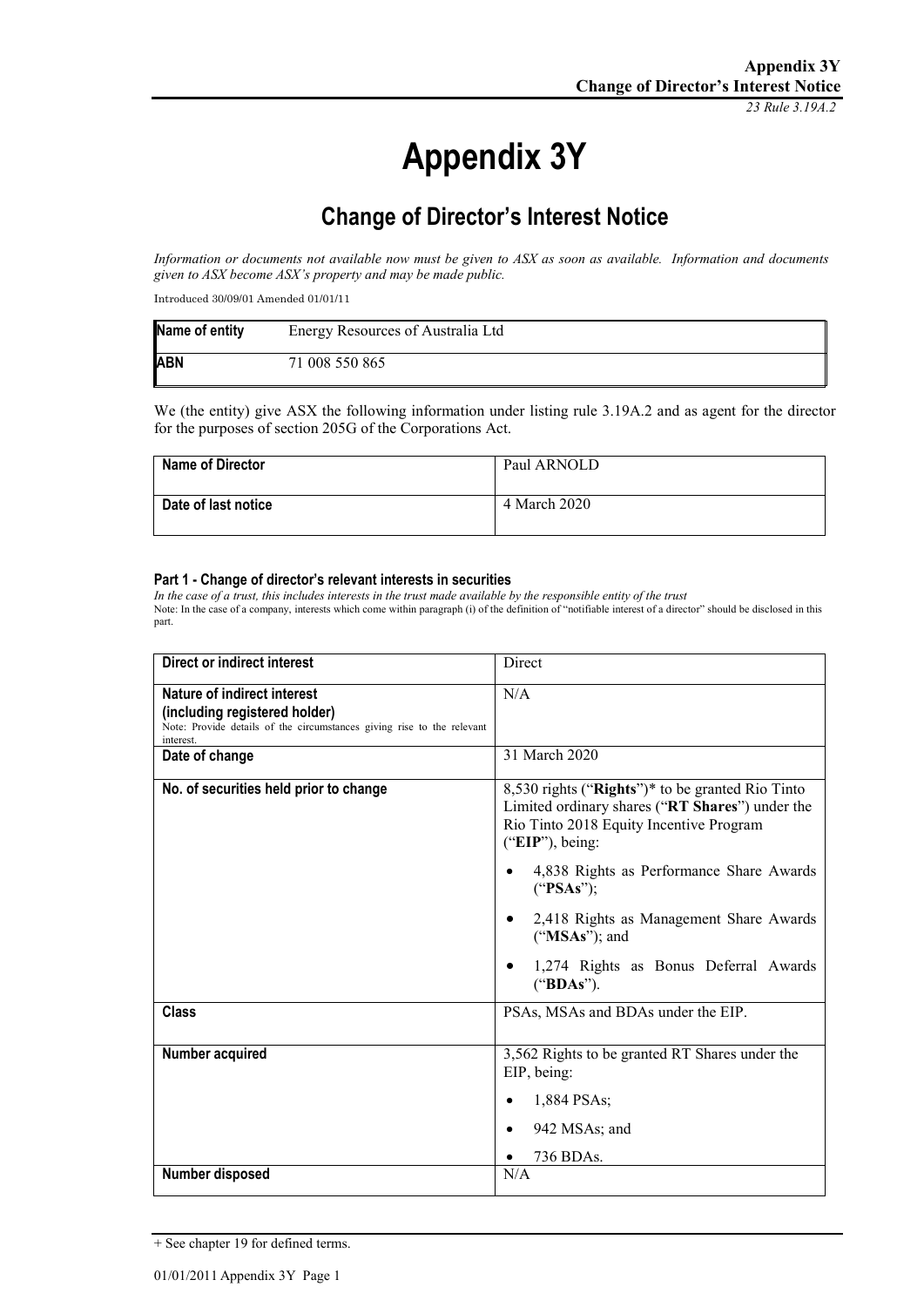| <b>Value/Consideration</b><br>Note: If consideration is non-cash, provide details and estimated valuation                                                               | Share awards issued in accordance with the rules<br>of the EIP. |
|-------------------------------------------------------------------------------------------------------------------------------------------------------------------------|-----------------------------------------------------------------|
| No. of securities held after change                                                                                                                                     | 12,092 Rights, being:                                           |
|                                                                                                                                                                         | 6,722 PSAs:                                                     |
|                                                                                                                                                                         | $3,360$ MSAs; and                                               |
|                                                                                                                                                                         | 2,010 BDAs.<br>٠                                                |
| Nature of change<br>Example: on-market trade, off-market trade, exercise of options, issue of<br>securities under dividend reinvestment plan, participation in buy-back | Share awards issued in accordance with the rules<br>of the EIP. |

\* In accordance with the rules of the EIP, upon vesting Mr Arnold may receive additional RT Shares in lieu of dividends that would have been paid to him in the period from grant on the base number of RT Shares, the subject of the Rights that vest.

| Direct or indirect interest                                                                                                                                             | Indirect                                                                                                                          |
|-------------------------------------------------------------------------------------------------------------------------------------------------------------------------|-----------------------------------------------------------------------------------------------------------------------------------|
| Nature of indirect interest<br>(including registered holder)<br>Note: Provide details of the circumstances giving rise to the relevant<br>interest.                     | RT Shares held by Computershare Company<br>Nominees Limited (as nominee for the Vested<br>Share Account on behalf of Paul Arnold) |
| Date of change                                                                                                                                                          | N/A                                                                                                                               |
| No. of securities held prior to change                                                                                                                                  | 5,062 RT Shares                                                                                                                   |
| <b>Class</b>                                                                                                                                                            | RT Shares                                                                                                                         |
| Number acquired                                                                                                                                                         | N/A                                                                                                                               |
| Number disposed                                                                                                                                                         | N/A                                                                                                                               |
| <b>Value/Consideration</b><br>Note: If consideration is non-cash, provide details and estimated valuation                                                               | N/A                                                                                                                               |
| No. of securities held after change                                                                                                                                     | 5,062 RT Shares                                                                                                                   |
| Nature of change<br>Example: on-market trade, off-market trade, exercise of options, issue of<br>securities under dividend reinvestment plan, participation in buy-back | N/A                                                                                                                               |

| Direct or indirect interest                                            | Indirect                                          |
|------------------------------------------------------------------------|---------------------------------------------------|
|                                                                        |                                                   |
|                                                                        |                                                   |
| Nature of indirect interest                                            | Indirect interest in RT Shares acquired under     |
| (including registered holder)                                          | myShare, the Rio Tinto Limited Global Employee    |
| Note: Provide details of the circumstances giving rise to the relevant | Share Plan ("myShare"), held by Computershare     |
| interest.                                                              | Trustees (Jersey) Limited on behalf of Mr Arnold, |
|                                                                        | and a conditional right to additional matching RT |
|                                                                        | <b>Shares ("Matching RT Share Rights")</b>        |
| Date of change                                                         | N/A                                               |
| No. of securities held prior to change                                 | 1,280 RT Shares                                   |
|                                                                        | 208 Matching RT Share Rights                      |
| <b>Class</b>                                                           | RT Shares and Matching RT Share Rights            |
|                                                                        |                                                   |
| Number acquired                                                        | N/A                                               |
|                                                                        |                                                   |
| Number disposed                                                        | N/A                                               |
|                                                                        |                                                   |

<sup>+</sup> See chapter 19 for defined terms.